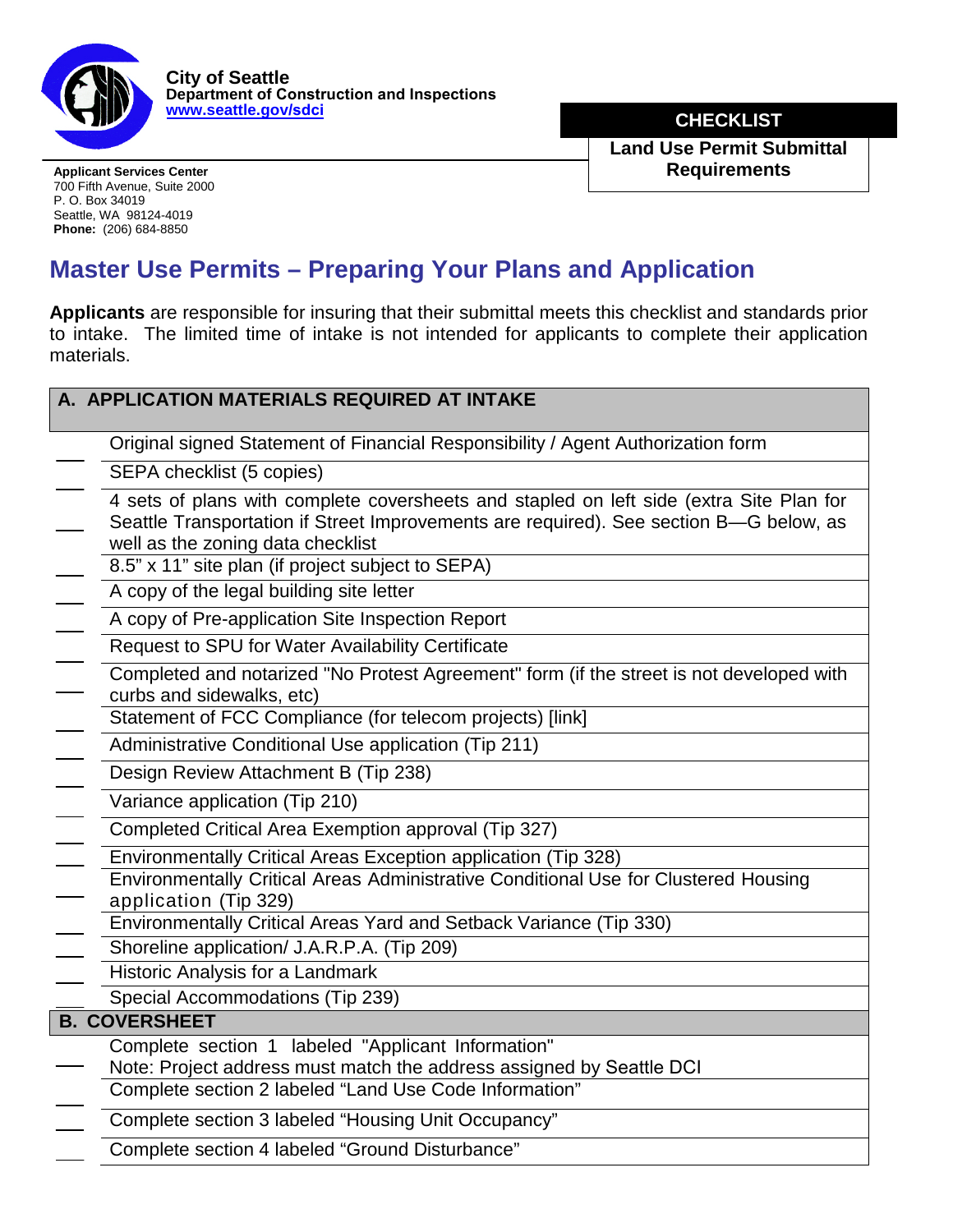**Land Use Permit Submittal Requirements**

|                                               | <b>C. ZONING DATA SHEET</b>                                                                                                                                                                       |  |  |
|-----------------------------------------------|---------------------------------------------------------------------------------------------------------------------------------------------------------------------------------------------------|--|--|
|                                               | Applicant's name, address, email and phone number                                                                                                                                                 |  |  |
| Owner's name, address, email and phone number |                                                                                                                                                                                                   |  |  |
|                                               | Project site address                                                                                                                                                                              |  |  |
|                                               | Legal Description matches legal description reviewed by Addressing (including all                                                                                                                 |  |  |
|                                               | easements, dedications, vacations, etc.)                                                                                                                                                          |  |  |
|                                               | King County Assessor s parcel number (APN)                                                                                                                                                        |  |  |
| $\overline{a}$                                | Existing and proposed easement location and dimension (side yard, ingress and egress,<br>pedestrian access, etc.)                                                                                 |  |  |
|                                               | Project description. Identify all proposed uses and square footages                                                                                                                               |  |  |
|                                               | Vicinity map                                                                                                                                                                                      |  |  |
|                                               | Zoning designation                                                                                                                                                                                |  |  |
|                                               | Outline of Land Use Code sections and calculations (calculations may be provided<br>throughout plan sheets). See Zoning Data and Analysis Checklist below.                                        |  |  |
|                                               | List of requested Land Use Code departures sought through Design Review process                                                                                                                   |  |  |
|                                               | <b>D. SITE PLAN &amp; SURVEY</b>                                                                                                                                                                  |  |  |
|                                               | Property lines and their dimensions                                                                                                                                                               |  |  |
|                                               | North arrow                                                                                                                                                                                       |  |  |
|                                               | Drawing scale $1/8" = 1'$ or $1" = 10'$                                                                                                                                                           |  |  |
|                                               | Zoning and use of adjacent properties                                                                                                                                                             |  |  |
| $\overline{\phantom{a}}$                      | Dimensions from all buildings to property lines and other buildings                                                                                                                               |  |  |
| Ξ                                             | Location, size, shape and dimensions of all existing and proposed structures                                                                                                                      |  |  |
|                                               | Indicate structures to be removed                                                                                                                                                                 |  |  |
|                                               | Show location, size and species (common name) of all trees on site, greater than 6"<br>diameter measured 4.5' feet above the ground (required for new development on vacant<br>land)              |  |  |
|                                               | Caliper and species of exceptional and significant trees                                                                                                                                          |  |  |
|                                               | Identify the required tree protection area for all exceptional trees and trees 24" in diameter<br>or greater measured 4.5 feet above the ground.                                                  |  |  |
|                                               | Verify that the existing grade lines shown on the elevation drawings are consistent with the<br>grades shown on the survey plan if one is provided or the site plan if no survey plan<br>provided |  |  |
|                                               | Identify adjacent streets and alleys (by name if applicable)                                                                                                                                      |  |  |
|                                               | Street and alley information:                                                                                                                                                                     |  |  |
|                                               | Show and dimension the following items, both existing and proposed:                                                                                                                               |  |  |
|                                               | <b>Street names</b><br>$\bullet$                                                                                                                                                                  |  |  |
|                                               | Right-of-way widths<br>$\bullet$<br>Roadway width (state conditions, i.e. gravel, asphalt, concrete, etc.)<br>٠                                                                                   |  |  |
|                                               | Sidewalk type, width, distance from property line(s) or specify "no sidewalk"<br>٠                                                                                                                |  |  |
|                                               | Planting strip width<br>٠                                                                                                                                                                         |  |  |
|                                               | Street trees (species and diameter measured 4.5 feet above the ground) and identify<br>$\bullet$<br>as "existing" or "proposed"                                                                   |  |  |
|                                               | Curb height and type (concrete, asphalt, rolled, etc. or specify "no curbs")                                                                                                                      |  |  |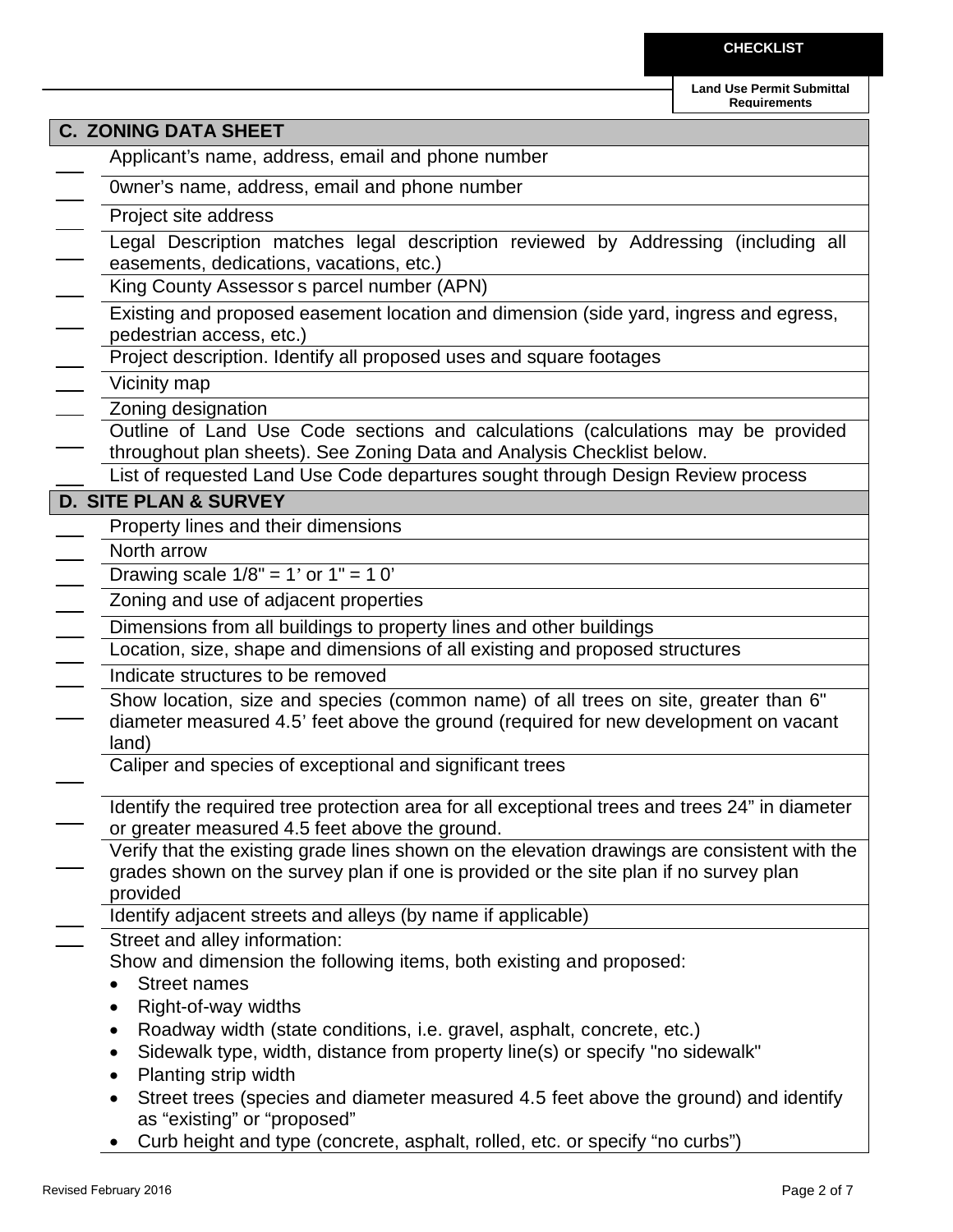**CHECKLIST**

|                                                                                                                                            | <b>Land Use Permit Submittal</b><br><b>Requirements</b> |
|--------------------------------------------------------------------------------------------------------------------------------------------|---------------------------------------------------------|
| Curb width and height or specify "no curbs" and distance from adjacent property lines                                                      |                                                         |
| Label curb cuts as "existing" or "proposed"                                                                                                |                                                         |
| Alley width (state condition i.e. gravel, asphalt, concrete, etc.)                                                                         |                                                         |
| Location and width of curb cuts (label existing or proposed)                                                                               |                                                         |
| Location of street trees (species and diameter)                                                                                            |                                                         |
| Identify all physical restrictions to site access (utility poles, rockeries, street trees, Metro                                           |                                                         |
| bus stops, etc.)                                                                                                                           |                                                         |
| Utility information and location:<br>Show and dimension the following items:                                                               |                                                         |
| Storm drains, catch basins, water mains and meters, fire hydrants                                                                          |                                                         |
| On site water disposal systems and/or detention systems                                                                                    |                                                         |
| Sewer mains (sanitary only or combined)<br>$\bullet$                                                                                       |                                                         |
| Power, streetlight, signal and transit poles<br>٠                                                                                          |                                                         |
| All other elements between the pavement edge and the property line (i.e., side sewers,                                                     |                                                         |
| electrical ducts, bus zones, street signs, conduits, etc)                                                                                  |                                                         |
| Any above ground utilities on the site                                                                                                     |                                                         |
| Show the location and dimensions of garbage/recycling areas                                                                                |                                                         |
| <b>E. FLOOR PLANS</b>                                                                                                                      |                                                         |
| Good print contrast                                                                                                                        |                                                         |
| Lettering is a minimum 1/8 <sup>th</sup> inch (Other scale allowed on approval by Seattle DCI staff)<br>Minimum $\frac{1}{4}$ ' = 1' scale |                                                         |
| North arrow                                                                                                                                |                                                         |
| Identify uses of all spaces on each floor                                                                                                  |                                                         |
| Dimension floor plans for each floor (if floors are identical, label as "Typical")                                                         |                                                         |
| Identify interior dimensions (inside surface of exterior walls) of floor plans for existing and                                            |                                                         |
| proposed structures                                                                                                                        |                                                         |
| Specify area of work                                                                                                                       |                                                         |
| <b>F. ELEVATIONS</b>                                                                                                                       |                                                         |
| Good print contrast                                                                                                                        |                                                         |
| Lettering is a minimum $1/8th$ inch                                                                                                        |                                                         |
| Minimum $\frac{1}{4}$ inch = 1' scale                                                                                                      |                                                         |
| Show and label north, south, east, and west elevation views                                                                                |                                                         |
| Show and dimensions exterior architectural features                                                                                        |                                                         |
| Show location of doors and windows.                                                                                                        |                                                         |
| Identify the elevation of each floor                                                                                                       |                                                         |
| Height of setback / yard exceptions from existing or finished grade, whichever is lower                                                    |                                                         |
| <b>G. SECTIONS</b>                                                                                                                         |                                                         |
| Provide a driveway section showing driveway slope including crest and sag                                                                  |                                                         |
| Provide a section showing parking aisle slope                                                                                              |                                                         |
| Provide other building and site sections as needed                                                                                         |                                                         |
|                                                                                                                                            |                                                         |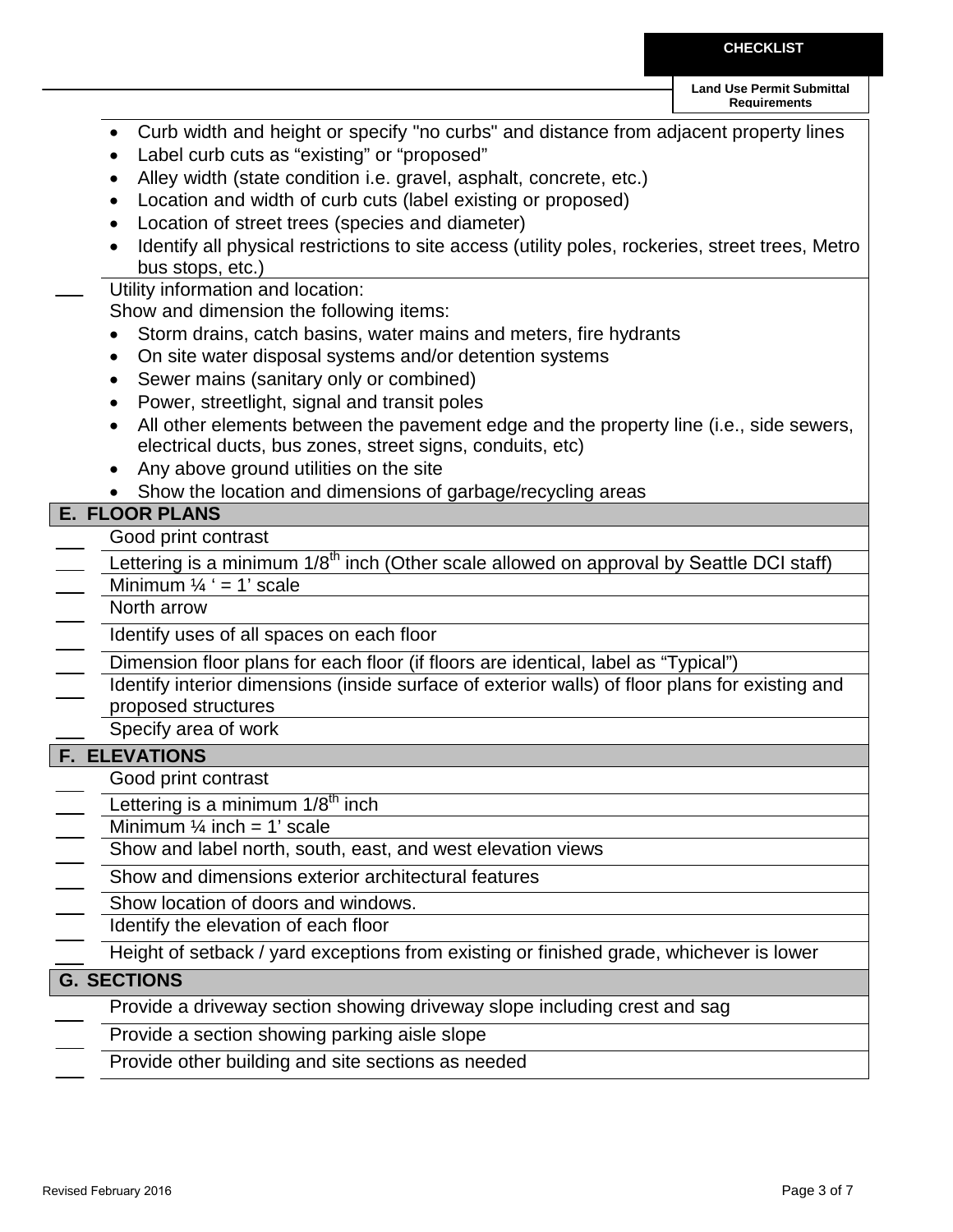**Land Use Permit Submittal Requirements**

## **Zoning Code Analysis and Documentation Checklist**

The following notes and calculations are required to demonstrate compliance with the Land Use Code. Dimensions and documentation on plans should clearly support your calculations. If the reviewer has to do the calculations, rather than spot check them for accuracy, the review will take longer.

The two columns below labeled "**Req**" and "**Prov**" are intended to assist you in the development of your plans. The "**Req**" column is intended to be used by Seattle DCI staff to help you if you need assistance or clarification of which specific items need to be included in your plan documents. You may work with a Seattle DCI staff person to assist you with this information either at a land use application appointment or at our zoning/land use information coaching counter or during a pre-submittal conference. The "**Prov**" column should be checked to indicate which items you have provided as documentation for your project.

Please be aware that this checklist is not intended to be a comprehensive list of all elements that may be necessary to show compliance with land use regulations.

| Req | <b>Prov</b>   |                                                                                     |
|-----|---------------|-------------------------------------------------------------------------------------|
|     |               | <b>Street and Alley Information</b>                                                 |
|     |               | Names of adjacent streets                                                           |
|     |               | Street and Alley right-of-way width                                                 |
|     |               | Street, alley improvement type, and width (asphalt, concrete, gravel, 24'           |
|     |               | wide, or specify "unimproved")                                                      |
|     |               | Sidewalk type, width, distance from property line(s) or specify "no sidewalk"       |
|     | $\frac{1}{2}$ | Curb height and type (concrete, asphalt, rolled, etc. or specify "no curbs")        |
|     |               | Curb cut width and distance from adjacent property lines                            |
|     |               | Label curb cuts as "existing" or "proposed"                                         |
|     |               | Identify planting strip width                                                       |
|     |               | Show street trees and identify as "existing" or "proposed"                          |
|     |               | Identify all physical restrictions to site access (utility poles, rockeries, street |
|     |               | trees, Metro bus stops, etc.)                                                       |
|     |               | <b>Development Information</b>                                                      |
|     |               | Dimension distances from all portions of the building to front, side, and           |
|     |               | rear property lines                                                                 |
|     |               | Dimension and label all portions of the structure (exterior walls, porches,         |
|     |               | decks, stairs, cantilevers, roof overhangs, chimneys, etc.)                         |
|     |               | Identify accessory structures and dimension distances from other                    |
|     |               | structures and property lines                                                       |
|     |               | Dimension distances between structures on property                                  |
|     |               | Indicate structure/s to be removed                                                  |
|     |               | Label and dimension surface parking space(s), driveways, parking aisles             |
|     |               |                                                                                     |
|     |               | Identify slope of driveway                                                          |
|     |               | Show location of screening of parking (i.e. Fence, shrubs or identify               |
|     |               | exceptions being used)                                                              |
|     |               | Label & dimension rockeries, site retaining walls, fences, arbor, trellises         |
|     |               | patios, walkways, etc.                                                              |
|     |               | Locate and dimension all window wells, fireplaces, chimneys, etc                    |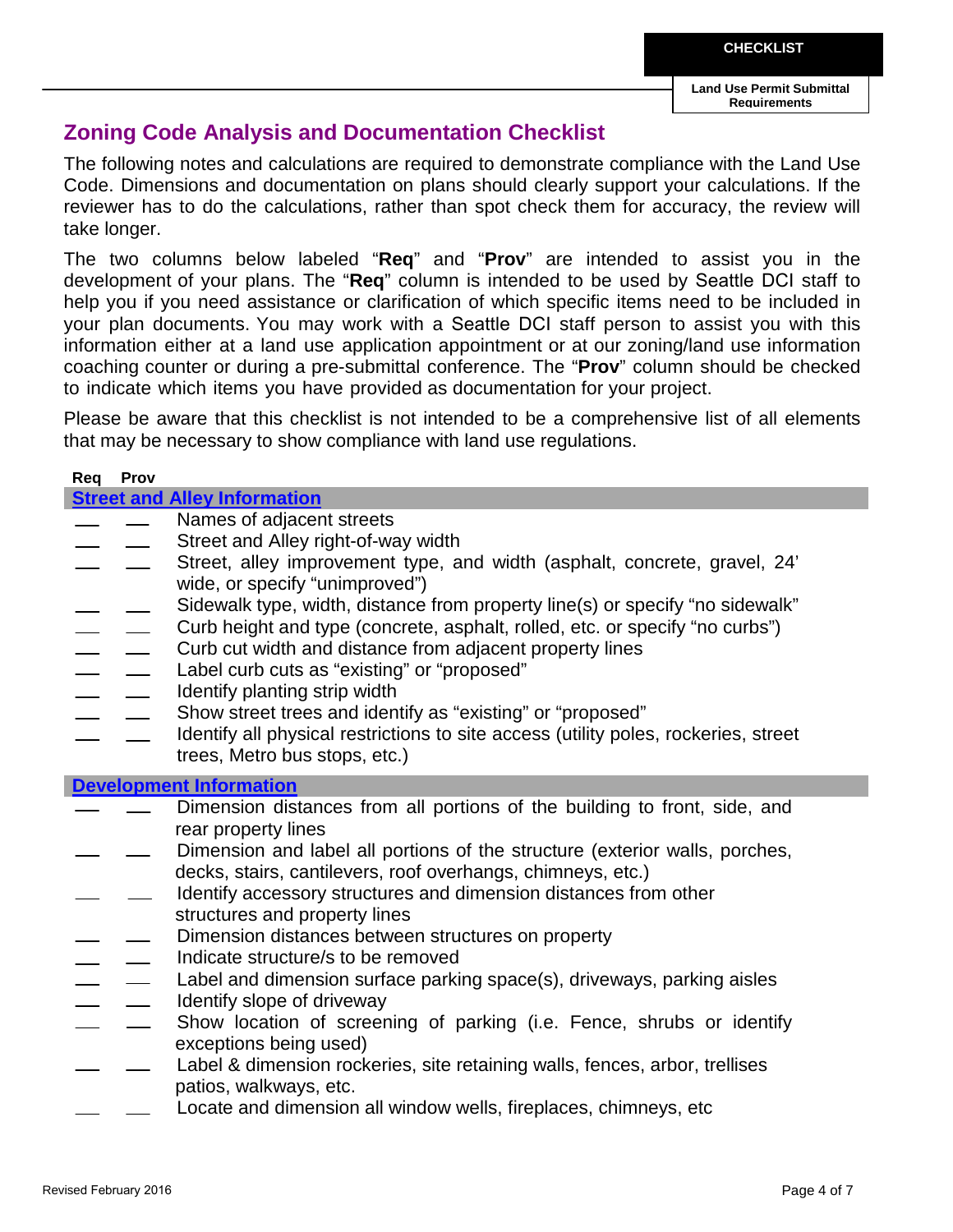**Land Use Permit Submittal** 

|                     |                         |                                                                                            | <b>Requirements</b> |
|---------------------|-------------------------|--------------------------------------------------------------------------------------------|---------------------|
| Req                 | Prov                    |                                                                                            |                     |
|                     |                         | <b>Street Level Uses</b>                                                                   |                     |
|                     |                         | Identify street level use/s                                                                |                     |
|                     |                         | Provide percentage calculation of street level use/s                                       |                     |
|                     |                         | Identify depth of street level uses, provide calculations of averaging if applicable       |                     |
|                     |                         | <b>Blank Facade / Transparency</b>                                                         |                     |
|                     |                         |                                                                                            |                     |
|                     |                         | Provide transparency and blank façade calculations                                         |                     |
|                     |                         | <b>Density Calculations</b>                                                                |                     |
|                     |                         | Identify lot area                                                                          |                     |
|                     |                         | Identify required minimum lot area per dwelling (i.e. 1/800 sq. ft., 1/1,200 sq. ft.)      |                     |
|                     |                         | Calculations for allowed density (i.e. 5,600 sq. ft. lot area / 800 sq. ft. per unit $= 7$ |                     |
|                     |                         | units)                                                                                     |                     |
|                     |                         | Identify proposed density (i.e. 5 units)                                                   |                     |
|                     |                         | <b>FAR Calculations</b>                                                                    |                     |
|                     |                         | Identify lot area                                                                          |                     |
|                     |                         | Identify total gross floor area allowed and provided with calculations                     |                     |
|                     |                         | Identify bonus areas and square footages if applicable Identify if incentive bonuses       |                     |
|                     |                         | used, and provide supporting calculations/documentation                                    |                     |
|                     |                         | Identify exemptions                                                                        |                     |
|                     |                         | *All FAR information should be supported by fully dimensioned floor plans so that          |                     |
|                     |                         |                                                                                            |                     |
|                     |                         | calculations can be verified                                                               |                     |
| <b>Lot Coverage</b> |                         |                                                                                            |                     |
|                     |                         | Show calculations of area of all principal and accessory structures                        |                     |
|                     |                         | Identify allowed lot coverage                                                              |                     |
|                     |                         | Identify proposed lot coverage                                                             |                     |
|                     |                         | Identify exceptions                                                                        |                     |
|                     | <b>Structure Height</b> |                                                                                            |                     |
|                     |                         | Identify maximum structure height allowed                                                  |                     |
|                     |                         | Identify proposed structure height                                                         |                     |
|                     |                         | Provide topographic survey with 2 foot contours (minimum) by licensed surveyor             |                     |
|                     |                         | Document spot elevations of existing grade and supporting calculations which               |                     |
|                     |                         | show how you have arrived at the average/base grade elevation to be used in                |                     |
|                     |                         | height measurement. Refer to Director's Rule 4-2012 for assistance in calculating          |                     |
|                     |                         | Identify existing and finished grade at each building corner                               |                     |
|                     |                         | Identify average grade elevation line                                                      |                     |
|                     |                         |                                                                                            |                     |
|                     |                         | For pitched roofs – identify elevation at top of plate, top of roof peak(s), (top of       |                     |
|                     |                         | roof decks if applicable)                                                                  |                     |
|                     |                         | For flat roofs, - identify elevation at top of roof structure, top of roof decks if        |                     |
|                     |                         | applicable                                                                                 |                     |
|                     |                         | Identify elevation at top of all rooftop features                                          |                     |
|                     |                         | <b>Structure Width or Façade Width</b>                                                     |                     |
|                     |                         | Identify allowed structure width                                                           |                     |
|                     |                         | Show calculations for proposed structure width or façade width                             |                     |
|                     |                         |                                                                                            |                     |

Identify exceptions $\frac{1}{2}$ ÷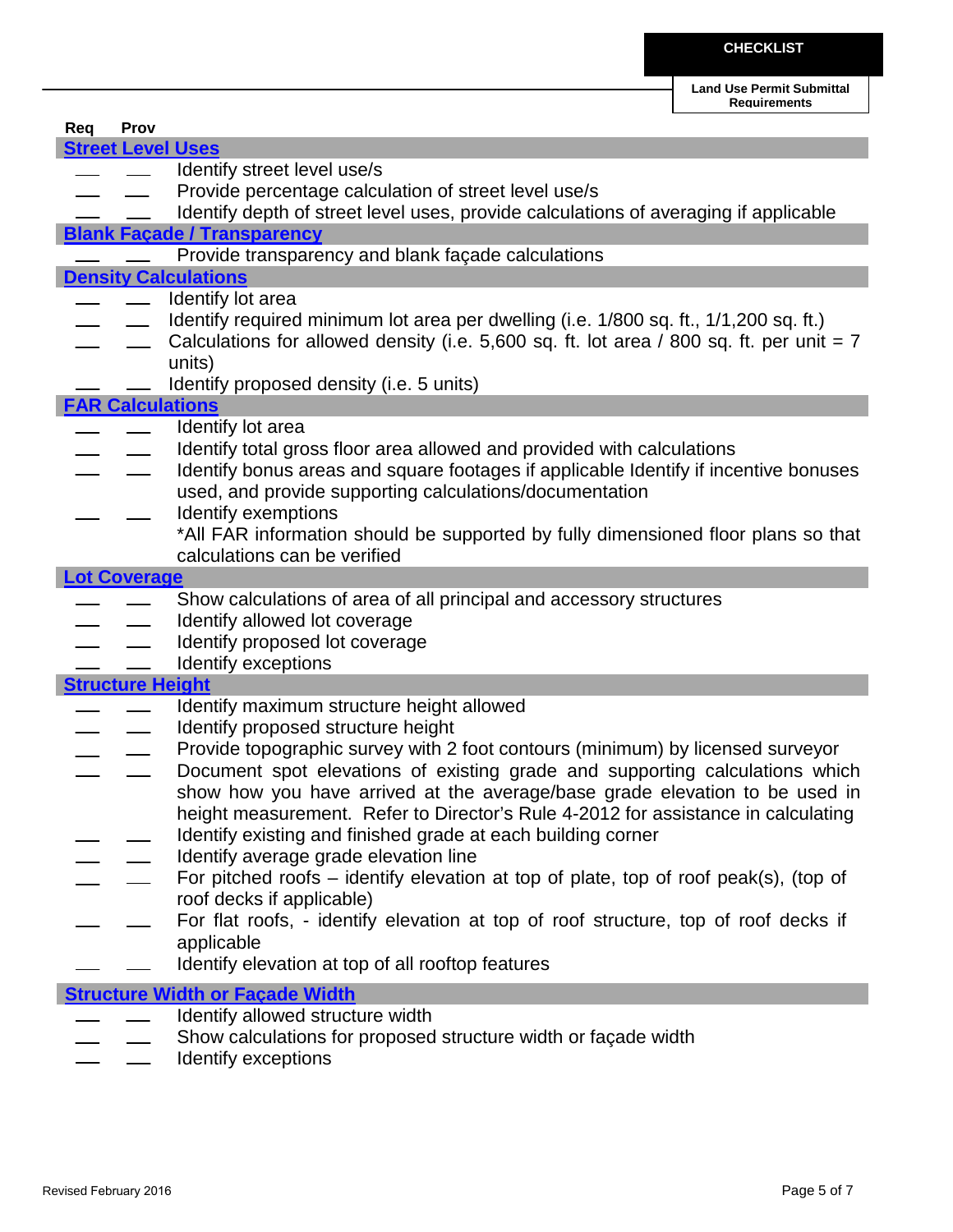| Req          | Prov                    |                                                                                    |
|--------------|-------------------------|------------------------------------------------------------------------------------|
|              |                         | <b>Structure Depth or Façade Length</b>                                            |
|              |                         | Identify depth of property                                                         |
|              |                         | Show calculations for proposed structure(s) depth (structure depth / property      |
|              |                         | depth) or façade length                                                            |
|              |                         | Identify allowed structure depth or façade length                                  |
|              |                         | Identify exceptions                                                                |
|              | <b>Setbacks / Yards</b> |                                                                                    |
| <b>Front</b> |                         |                                                                                    |
|              |                         | Identify required front setback(s) / yards                                         |
|              |                         | Provide calculations if front setback / yard is an average of adjacent structures  |
|              |                         | If front yard averaging dimension distances from all portions of building to front |
|              |                         | property line on adjacent sites used in averaging calculations.                    |
|              |                         | Identify proposed front setback / yard                                             |
|              |                         | Identify exceptions used (i.e. bay windows) and demonstrate code compliance for    |
|              |                         | these features                                                                     |
| Rear         |                         |                                                                                    |
|              |                         | Identify required rear setback / yard                                              |
|              |                         | Identify proposed rear setback / yard                                              |
|              |                         | Identify exceptions used and demonstrate code compliance for these features        |
| <b>Side</b>  |                         |                                                                                    |
|              |                         | Identify depth of structure                                                        |
|              |                         | Identify height of structure                                                       |
|              |                         | Identify required side setback / yard for each side                                |
|              |                         | Identify exceptions used and demonstrate code compliance for these features        |
|              |                         | <b>Multifamily Zone Structure Separation</b>                                       |
|              |                         | Identify required structure separation dimension                                   |
|              |                         | <b>Screening and Landscaping</b>                                                   |
|              |                         | Calculation of required landscaping and/or Green Factor                            |
|              |                         | Calculations of proposed landscaped areas                                          |
|              |                         | Identify percent of ground cover, number of trees, and number of shrubs            |
|              |                         | Identify size and quantity of plantings proposed                                   |
|              |                         | Identify soil mix                                                                  |
|              |                         | Identify number of street trees proposed                                           |
|              |                         | Identify and dimension planting areas and category consistent with Green factor    |
|              |                         | work sheet                                                                         |
|              |                         | Provide key to landscape symbols used                                              |
|              |                         | Identify common and scientific names of proposed landscaping                       |
|              |                         |                                                                                    |
|              |                         | Show location of dumpsters and recycling containers and proposed screening         |
|              | <b>Amenity Areas</b>    |                                                                                    |
|              |                         | Identify required amount of amenity area                                           |
|              |                         | Identify proposed amenity areas                                                    |
|              |                         | Provide amenity area calculations                                                  |
|              |                         | Identify exceptions used and demonstrate code compliance for these exceptions      |
|              | <b>Light and Glare</b>  |                                                                                    |
|              |                         | Identify areas to be screened (i.e. parking areas, recycling areas, lighting, etc) |